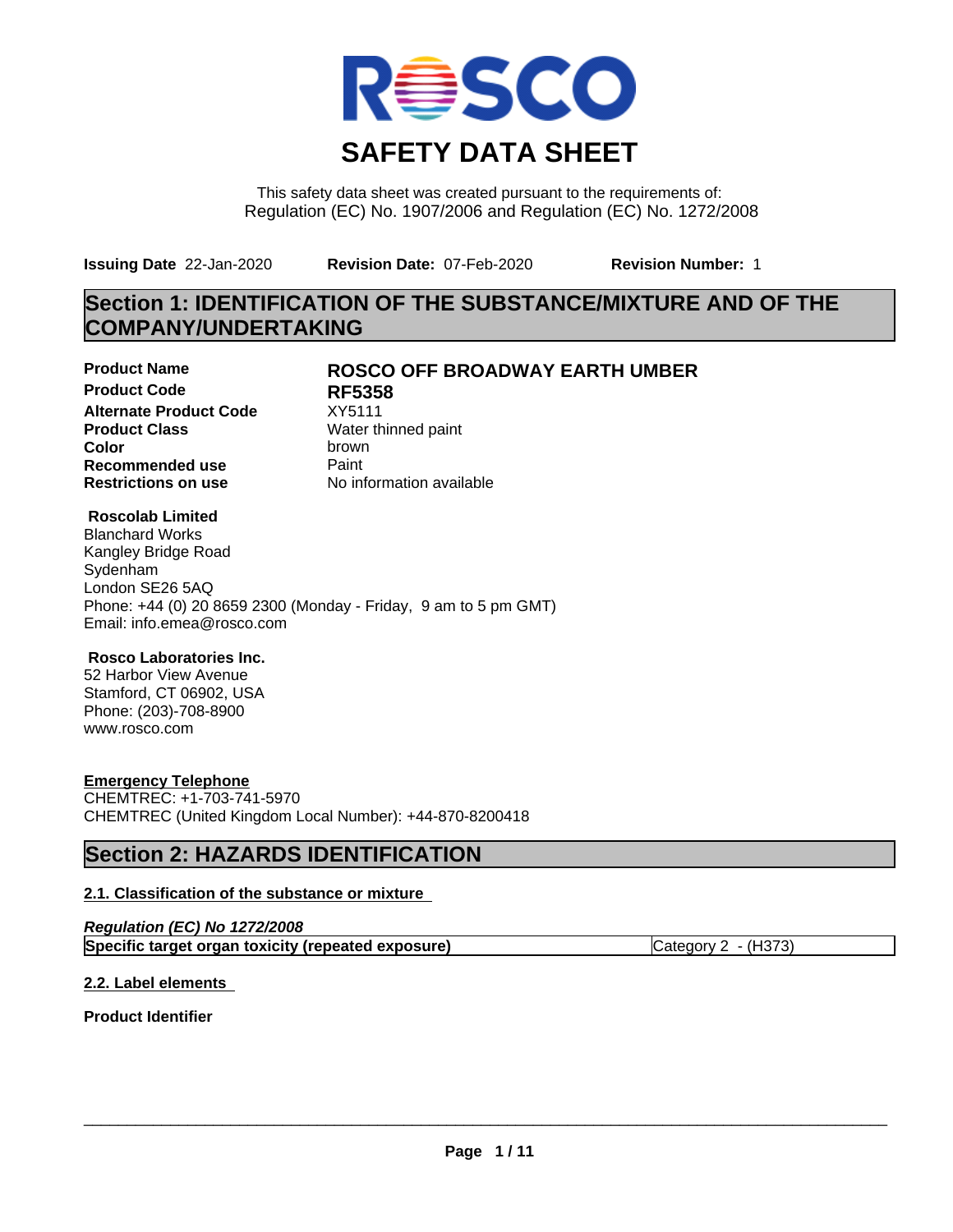

Contains Cristobalite **Signal word** Warning

## **Hazard statements**

H373 - May cause damage to organs through prolonged or repeated exposure

## **Precautionary Statements - EU (§28, 1272/2008)**

P101 - If medical advice is needed, have product container or label at hand

- P102 Keep out of reach of children
- P260 Do not breathe dust/fume/gas/mist/vapors/spray
- P314 Get medical advice/attention if you feel unwell
- P501 Dispose of contents/container to industrial incineration plant

## **2.3. Other hazards**

**General Hazards** No information available

# **Section 3: COMPOSITION/INFORMATION ON INGREDIENTS**

## **3.1 Substances**

Not applicable

## **3.2 Mixtures**

| Chemical name                                                  | <b>EINECS/ELINCS No.</b> | <b>CAS No.</b> | Weight-%      | <b>Classification</b><br>according to<br><b>Regulation (EC) No.</b><br>1272/2008 [CLP] | <b>REACH registration</b><br>number |
|----------------------------------------------------------------|--------------------------|----------------|---------------|----------------------------------------------------------------------------------------|-------------------------------------|
| Iron oxide                                                     | 215-168-2                | 1309-37-1      | $>=1 - 5$     | Not available                                                                          | Not available                       |
| Cristobalite                                                   | 238-455-4                | 14464-46-1     | $>=1 - 5$     | STOT RE 1 (H372)                                                                       | Not available                       |
| Diatomaceous silica.<br>flux-calcined                          | 272-489-0                | 68855-54-9     | $>= 1 - 5$    | STOT RE 2 (H373)                                                                       | Not available                       |
| Propylene glycol                                               | 200-338-0                | $57-55-6$      | $>= 1 - 5$    | Not available                                                                          | 101-2119456809-23-02<br>24          |
| Talc                                                           | 238-877-9                | 14807-96-6     | $>=1 - 5$     | Not available                                                                          | Not available                       |
| Titanium dioxide                                               | 236-675-5                | 13463-67-7     | $>=0.5 - 1$   | Not available                                                                          | 101-2119489379-17-01<br>68          |
| Silica, crystalline                                            | 238-878-4                | 14808-60-7     | $>=0.3 - 0.5$ | STOT RE 1 (H372)                                                                       | Not available                       |
| Distillates, petroleum,<br>solvent-refined heavy<br>paraffinic | 265-090-8                | 64741-88-4     | $>=0.1 - 0.3$ | Repr. 2 (H361)<br>STOT RE 1 (H372)<br>Asp. Tox 1 (H304)                                | Not available                       |
| Carbon black                                                   | 215-609-9                | 1333-86-4      | $>=0.1 - 0.3$ | Not available                                                                          | Not available                       |

*Full text of H- and EUH-phrases: see section 16*

# **Section 4: FIRST AID MEASURES**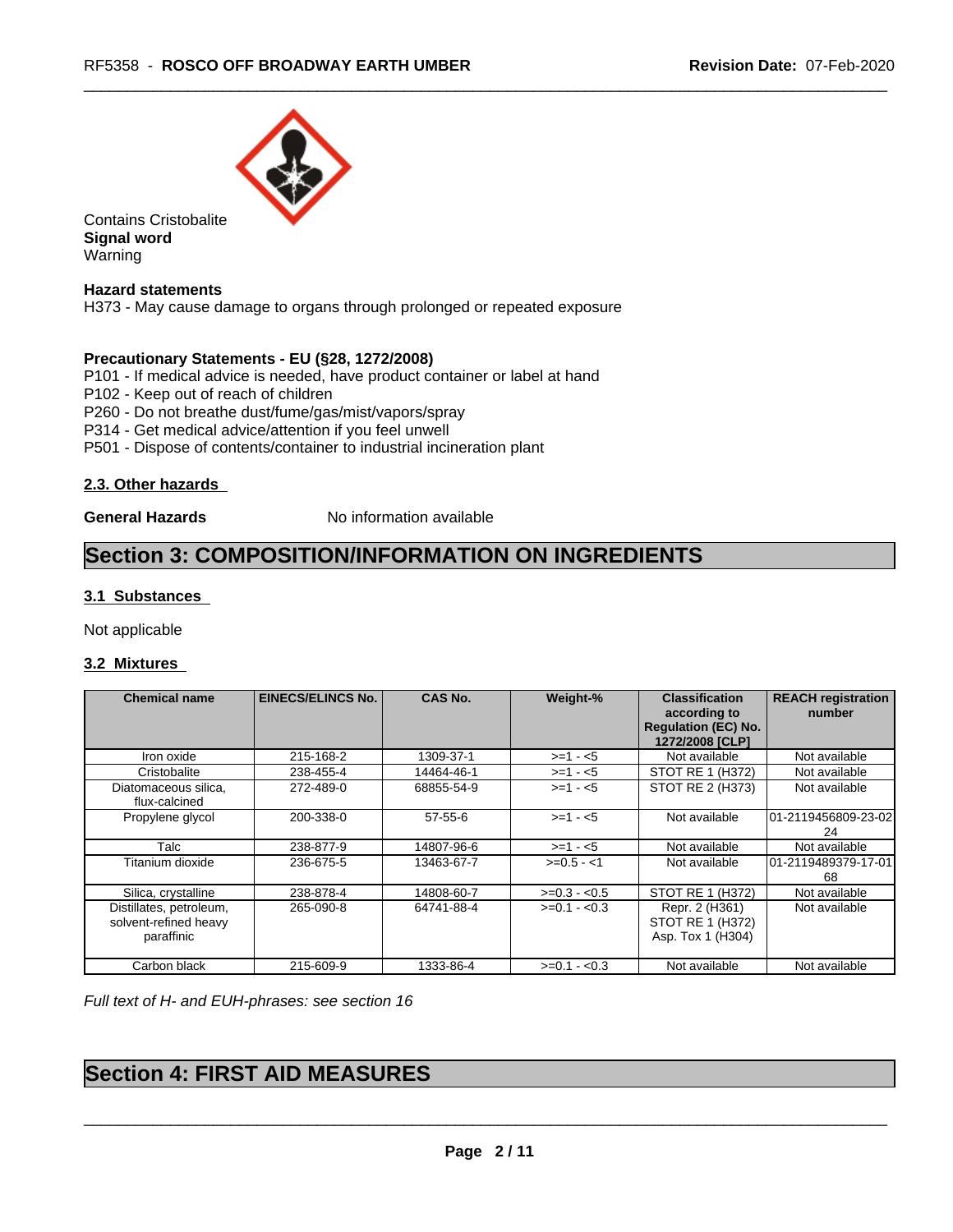#### **4.1. Description of first aid measures**

| <b>Description of first aid measures</b> |                                                                                                          |
|------------------------------------------|----------------------------------------------------------------------------------------------------------|
| <b>General Advice</b>                    | No hazards which require special first aid measures.                                                     |
| <b>Eye Contact</b>                       | Rinse thoroughly with plenty of water for at least 15<br>minutes and consult a physician.                |
| <b>Skin Contact</b>                      | Wash off immediately with soap and plenty of water while<br>removing all contaminated clothes and shoes. |
| <b>Inhalation</b>                        | Move to fresh air. If symptoms persist, call a physician.                                                |
| Ingestion                                | Clean mouth with water and afterwards drink plenty of<br>water. Consult a physician if necessary.        |
|                                          |                                                                                                          |

#### **4.2. Most important symptoms and effects, both acute and delayed**

|  | <b>Most Important Symptoms/Effects</b> |
|--|----------------------------------------|
|--|----------------------------------------|

**4.3. Indication of any immediate medical attention and special treatment needed** 

**Notes To Physician Treat symptomatically.** 

**None known.** 

# **Section 5: FIRE FIGHTING MEASURES**

| 5.1. Extinguishing media                                                                                     |                                                                                                            |
|--------------------------------------------------------------------------------------------------------------|------------------------------------------------------------------------------------------------------------|
| <b>Suitable Extinguishing Media</b>                                                                          | Use extinguishing measures that are appropriate to local<br>circumstances and the surrounding environment. |
| <b>Unsuitable Extinguishing Media</b>                                                                        | No information available.                                                                                  |
| 5.2. Special hazards arising from the substance or mixture                                                   |                                                                                                            |
| <b>Specific Hazards Arising From The Chemical</b>                                                            | Closed containers may rupture if exposed to fire or<br>extreme heat.                                       |
| Sensitivity to static discharge                                                                              | No                                                                                                         |
| Sensitivity to mechanical impact                                                                             | No.                                                                                                        |
| 5.3. Advice for firefighters                                                                                 |                                                                                                            |
| Protective equipment and precautions for firefighters Wear self-contained breathing apparatus and protective |                                                                                                            |

suit.

# **Section 6: ACCIDENTAL RELEASE MEASURES**

**6.1. Personal precautions, protective equipment and emergency procedures**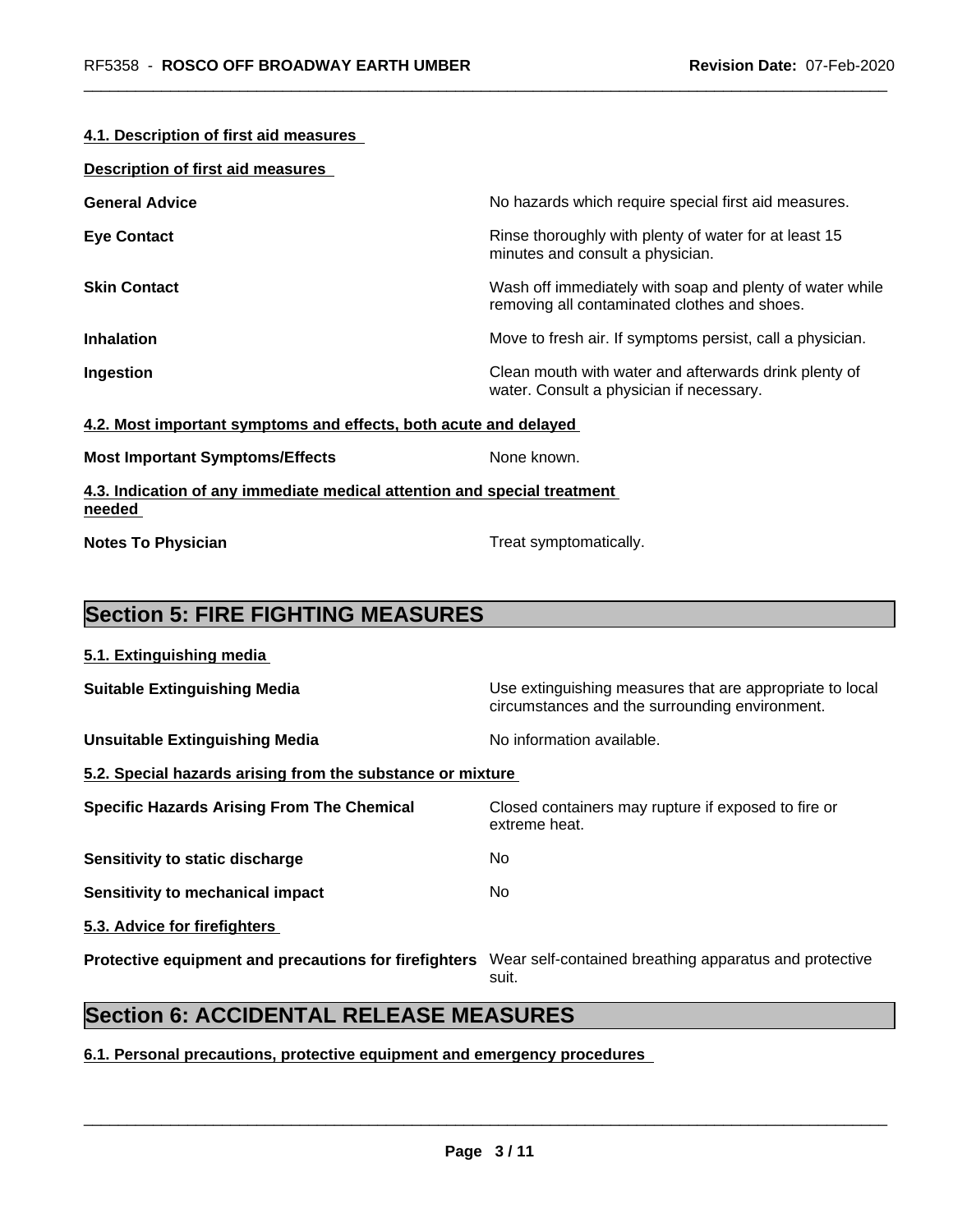| <b>Personal Precautions</b>                                       | Avoid contact with skin, eyes and clothing. Ensure<br>adequate ventilation.                                                                                                      |
|-------------------------------------------------------------------|----------------------------------------------------------------------------------------------------------------------------------------------------------------------------------|
| <b>Other Information</b>                                          | Observe all relevant local and international regulations.                                                                                                                        |
| 6.2. Environmental precautions                                    |                                                                                                                                                                                  |
| <b>Environmental precautions</b>                                  | Prevent spreading of vapors through sewers, ventilation<br>systems and confined areas.                                                                                           |
| 6.3. Methods and material for containment and cleaning up         |                                                                                                                                                                                  |
| <b>Methods for Containment</b>                                    | Absorb with inert material and place in suitable container<br>for disposal.                                                                                                      |
| <b>Methods for Cleaning Up</b>                                    | Clean contaminated surface thoroughly.                                                                                                                                           |
| 6.4. Reference to other sections                                  |                                                                                                                                                                                  |
| <b>Other information</b>                                          | See Section 12 for additional information.                                                                                                                                       |
| <b>Section 7: HANDLING AND STORAGE</b>                            |                                                                                                                                                                                  |
| 7.1. Precautions for safe handling                                |                                                                                                                                                                                  |
| <b>Handling</b>                                                   | Avoid contact with skin, eyes and clothing. Avoid breathing<br>vapors, spray mists or sanding dust. In case of insufficient<br>ventilation, wear suitable respiratory equipment. |
| <b>Hygiene Measures</b>                                           | Wash thoroughly after handling.                                                                                                                                                  |
| 7.2. Conditions for safe storage, including any incompatibilities |                                                                                                                                                                                  |
| <b>Storage</b>                                                    | Keep container tightly closed. Keep out of the reach of<br>children.                                                                                                             |
| 7.3. Specific end use(s)                                          |                                                                                                                                                                                  |
| <b>Specific Uses</b>                                              | Architectural coating. Apply as directed. Refer to product                                                                                                                       |
|                                                                   | label / literature for specific instructions.                                                                                                                                    |

## **8.1. Control parameters**

| <b>Chemical name</b>                  | <b>European Union</b>     | <b>Belgium</b>                | <b>Bulgaria</b>               | <b>Cyprus</b> | <b>France</b>                                       | <b>Ireland</b>                                                                                                                                                          |
|---------------------------------------|---------------------------|-------------------------------|-------------------------------|---------------|-----------------------------------------------------|-------------------------------------------------------------------------------------------------------------------------------------------------------------------------|
| Iron oxide<br>1309-37-1               |                           | TWA: $5 \text{ mg/m}^3$       | TWA: $5.0 \text{ mg/m}^3$     |               | TWA: $5 \text{ mg/m}^3$<br>TWA: $10 \text{ mg/m}^3$ | TWA: $5 \text{ mg/m}^3$<br>TWA: $10 \text{ mg/m}^3$<br>TWA: 4 mg/m <sup>3</sup><br>STEL: $10 \text{ mg/m}^3$<br>STEL: 12 mg/m <sup>3</sup><br>STEL: $30 \text{ mg/m}^3$ |
| Cristobalite<br>14464-46-1            | TWA: $0.1 \text{ mg/m}^3$ | TWA: $0.05$ mg/m <sup>3</sup> | TWA: $0.07$ mg/m <sup>3</sup> |               | TWA: $0.05$ mg/m <sup>3</sup>                       | TWA: $0.1 \text{ mg/m}^3$<br>STEL: $0.3 \text{ mg/m}^3$                                                                                                                 |
| Diatomaceous silica,<br>flux-calcined |                           |                               |                               |               |                                                     | TWA: $1.2 \text{ mg/m}^3$<br>STEL: $3.6 \text{ mg/m}^3$                                                                                                                 |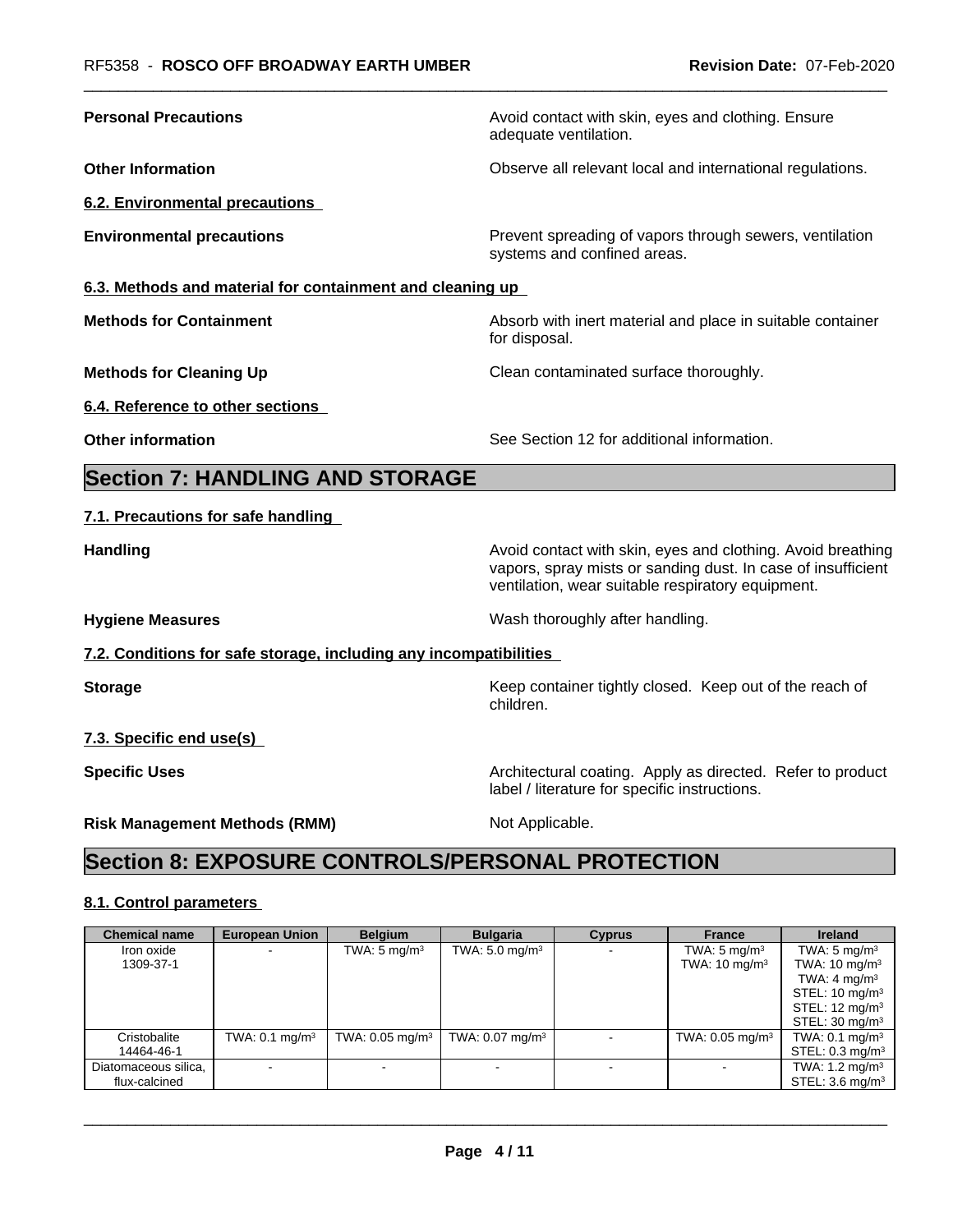| 68855-54-9                                          |                                           |                                                         |                                                                                                                |                                                       |                                                              |                                                     |                                                                                                                                                                           |
|-----------------------------------------------------|-------------------------------------------|---------------------------------------------------------|----------------------------------------------------------------------------------------------------------------|-------------------------------------------------------|--------------------------------------------------------------|-----------------------------------------------------|---------------------------------------------------------------------------------------------------------------------------------------------------------------------------|
| Propylene glycol<br>$57 - 55 - 6$                   | $\sim$                                    | $\sim$                                                  | $\sim$                                                                                                         |                                                       | $\overline{a}$                                               | $\sim$                                              | TWA: 10 mg/m <sup>3</sup><br>TWA: 150 ppm<br>TWA: 470 mg/m <sup>3</sup><br>STEL: 1410 mg/m <sup>3</sup><br>STEL: 30 mg/m <sup>3</sup><br>STEL: 450 ppm                    |
| Talc<br>14807-96-6                                  | $\sim$                                    | TWA: $2 \text{ mg/m}^3$                                 | TWA: 1.0 fiber/cm3<br>TWA: 6.0 mg/m <sup>3</sup><br>TWA: 3.0 mg/m <sup>3</sup>                                 |                                                       |                                                              |                                                     | TWA: $10 \text{ mg/m}^3$<br>TWA: $0.8 \text{ mg/m}^3$<br>STEL: 30 mg/m <sup>3</sup><br>STEL: 2.4 mg/m <sup>3</sup>                                                        |
| <b>Chemical name</b>                                | Germany                                   | Greece                                                  | <b>Hungary</b>                                                                                                 |                                                       | Iceland                                                      | <b>Italy</b>                                        | Latvia                                                                                                                                                                    |
| Iron oxide<br>1309-37-1                             |                                           | TWA: 10 mg/m <sup>3</sup><br>STEL: 10 mg/m <sup>3</sup> | TWA: $6 \text{ mg/m}^3$                                                                                        |                                                       | 3.5 mg/m <sup>3</sup> TWA                                    |                                                     |                                                                                                                                                                           |
| Cristobalite<br>14464-46-1                          | $\sim$                                    |                                                         | TWA: 0.15 mg/m <sup>3</sup>                                                                                    |                                                       | $0.15$ mg/m <sup>3</sup> TWA<br>$0.05$ mg/m <sup>3</sup> TWA | $\blacksquare$                                      | $\blacksquare$                                                                                                                                                            |
| Diatomaceous silica.<br>flux-calcined<br>68855-54-9 | TWA: $0.3$ mg/m <sup>3</sup>              | $\sim$                                                  | $\sim$                                                                                                         |                                                       | 1.5 mg/m <sup>3</sup> TWA                                    | $\blacksquare$                                      | $\mathbf{r}$                                                                                                                                                              |
| Propylene glycol<br>$57 - 55 - 6$                   | $\sim$                                    | $\mathbf{r}$                                            | $\sim$                                                                                                         |                                                       | $\blacksquare$                                               | $\mathbf{r}$                                        | TWA: $7 \text{ mg/m}^3$                                                                                                                                                   |
| Talc<br>14807-96-6                                  |                                           | TWA: 10 mg/m <sup>3</sup><br>TWA: $2 \text{ mg/m}^3$    | TWA: $2 \text{ mg/m}^3$                                                                                        |                                                       |                                                              | $\sim$                                              |                                                                                                                                                                           |
| <b>Chemical name</b>                                | Lithuania                                 | <b>Netherlands</b>                                      | Poland                                                                                                         | Romania                                               | <b>Spain</b>                                                 | <b>Sweden</b>                                       | <b>United</b><br>Kingdom                                                                                                                                                  |
| Iron oxide<br>1309-37-1                             | TWA: $3.5 \text{ mg/m}^3$                 |                                                         | STEL: 10 mg/m <sup>3</sup><br>STEL: $5 \text{ mq/m}^3$<br>TWA: $2.5 \text{ mg/m}^3$<br>TWA: $5 \text{ mg/m}^3$ | TWA: $5 \text{ mg/m}^3$<br>STEL: 10 mg/m <sup>3</sup> | TWA: $5 \text{ mg/m}^3$                                      | TLV: $3.5 \text{ mg/m}^3$                           | TWA: $5 \text{ mg/m}^3$<br>TWA: 10 mg/m <sup>3</sup><br>TWA: $4 \text{ mg/m}^3$<br>STEL: 10 mg/m <sup>3</sup><br>STEL: 30 mg/m <sup>3</sup><br>STEL: 12 mg/m <sup>3</sup> |
| Cristobalite<br>14464-46-1                          | <b>TWA: 0.05</b><br>mq/m <sup>3</sup>     | TWA: 0.075<br>mg/m <sup>3</sup>                         | TWA: 0.1 mg/m <sup>3</sup>                                                                                     | <b>TWA: 0.05</b><br>mg/m <sup>3</sup>                 | <b>TWA: 0.05</b><br>mg/m <sup>3</sup>                        |                                                     | TLV: 0.05 mg/m <sup>3</sup> TWA: 0.1 mg/m <sup>3</sup>                                                                                                                    |
| Diatomaceous silica,<br>flux-calcined<br>68855-54-9 |                                           |                                                         | TWA: $2 \text{ mg/m}^3$<br>TWA: 1 $mq/m3$                                                                      |                                                       |                                                              |                                                     |                                                                                                                                                                           |
| Propylene glycol<br>$57 - 55 - 6$                   | TWA: $7 \text{ mg/m}^3$                   |                                                         | TWA: 100 mg/m <sup>3</sup>                                                                                     |                                                       | $\blacksquare$                                               |                                                     | TWA: 150 ppm<br>TWA: 474 mg/m <sup>3</sup><br>TWA: $10 \text{ mg/m}^3$<br>STEL: 450 ppm<br><b>STEL: 1422</b><br>mg/m <sup>3</sup><br>STEL: 30 mg/m <sup>3</sup>           |
| Talc<br>14807-96-6                                  | TWA: $2 \text{ mg/m}^3$<br>TWA: 1 $mq/m3$ | TWA: 0.25<br>mq/m <sup>3</sup>                          | TWA: $4 \text{ mg/m}^3$<br>TWA: 1 $mq/m3$                                                                      | TWA: $2 \text{ mg/m}^3$                               | TWA: $2 \text{ mg/m}^3$                                      | TLV: $2 \text{ mg/m}^3$<br>TLV: 1 mg/m <sup>3</sup> | TWA: 1 mg/m <sup>3</sup><br>STEL: 3 mg/m <sup>3</sup>                                                                                                                     |

## **8.2. Exposure controls**

**Occupational exposure controls**

**Personal Protective Equipment**

**Engineering Measures Ensure 2018** Ensure adequate ventilation, especially in confined areas.

**Respiratory Protection In case of insufficient ventilation wear suitable respiratory** equipment.

**Eye Protection** Safety glasses with side-shields.

**Skin Protection Skin Protection Lightweight protective clothing.** 

Hand protection **Impervious** gloves.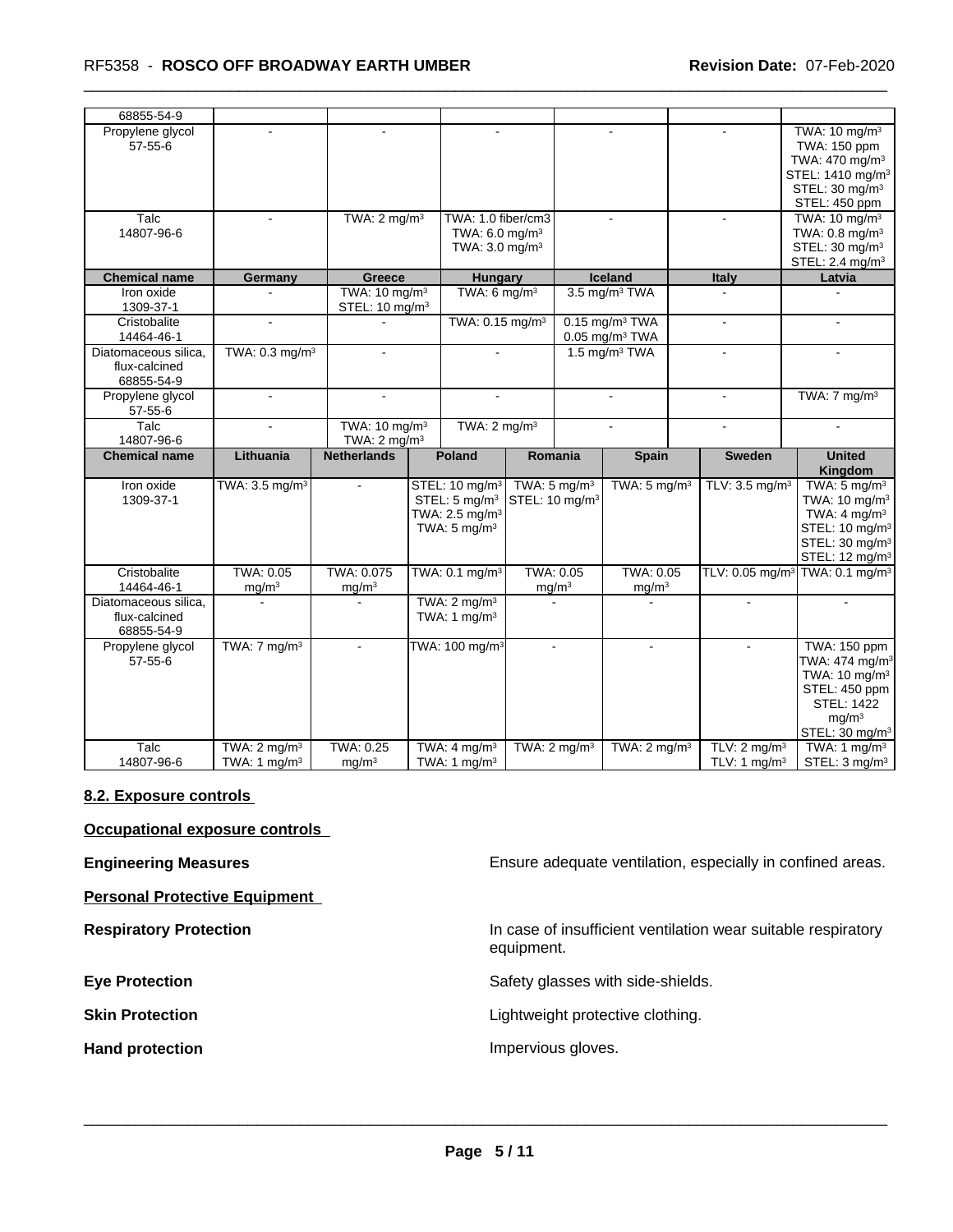**Hygiene Measures Avoid contact with skin, eyes and clothing. Remove and Avoid contact with skin, eyes and clothing. Remove and Avoid contact with skin, eyes and clothing. Remove and** wash contaminated clothing before re-use. Wash thoroughly after handling.

# **Section 9: PHYSICAL AND CHEMICAL PROPERTIES**

#### **9.1. Information on basic physical and chemical properties**

**Appearance** liquid **Odor** little or no odor<br> **Odor Threshold Codor Integrated Codor Codor Integrated** 

**Density (g/L)** 1258 - 1306 None known **Relative Density** 1.25 - 1.30 **pH has a** No information available **None known**<br>
No information available **None known**<br>
None known **Solubility(ies)** No information available None known None known **Water solubility Notify Allen available Mater Solubility None known None known Evaporation Rate Notifiable** No information available **None known** None known **Vapor pressure** No information available None known None known **Vapor density** Noting Management Mone has a None known None known None known None known None known **Wt. % Solids** and the set of the set of the set of the set of the set of the set of the set of the set of the set of the set of the set of the set of the set of the set of the set of the set of the set of the set of the s **Vol. % Solids** 25 - 35 None known 25 - 35 None known 25 - 35 None known 25 - 35 None known 25 - 35 None known 25 - 35 None known 25 - 35 None known 25 - 35 None known 26 None known 26 None known 20 None known 20 None know **Wt. % Volatiles** 60 **100 Million Contract Contract Contract Contract Contract Contract Contract Contract Contract Contract Contract Contract Contract Contract Contract Contract Contract Contract Contract Contract Contract Vol. % Volatiles** 65 - 75 None known **None known Boiling Point (°C)** 100 100 None known **Freezing Point (°C)** 0 None known **Melting Point (°C)** Noinformation available None known **Pour Point** No information available None known None known **Flash Point (°C)** Not applicable Not applicable None known **Flammability (solid, gas)** No information available None Known None known **Upper flammability limit:** No information available None Known None known **Lower flammability limit:** No information available None known None known **Autoignition Temperature (°C)** No information available None Known None known **Decomposition Temperature (°C)** No information available None None known **Partition coefficient No information available None known** None known **Explosive properties** Note 2012 **No information available** None known **Oxidizing Properties No information available** None known

**No information available** 

**Viscosity (Viscosity Cone in the internation available None known None known** 

**Property Construction Construction Construction Values According Construction Construction Construction Construction Construction Construction Construction Construction Construction Construction Construction Construction** 

# **Section 10: STABILITY AND REACTIVITY**

# **10.1. Reactivity**

**10.2. Chemical stability**

**10.3. Possibility of hazardous reactions**

**Reactivity Not Applicable. Not Applicable.** 

**Chemical Stability Stable under normal conditions.** Stable under normal conditions.

 $\overline{\phantom{a}}$  ,  $\overline{\phantom{a}}$  ,  $\overline{\phantom{a}}$  ,  $\overline{\phantom{a}}$  ,  $\overline{\phantom{a}}$  ,  $\overline{\phantom{a}}$  ,  $\overline{\phantom{a}}$  ,  $\overline{\phantom{a}}$  ,  $\overline{\phantom{a}}$  ,  $\overline{\phantom{a}}$  ,  $\overline{\phantom{a}}$  ,  $\overline{\phantom{a}}$  ,  $\overline{\phantom{a}}$  ,  $\overline{\phantom{a}}$  ,  $\overline{\phantom{a}}$  ,  $\overline{\phantom{a}}$ 

**Possibility of hazardous reactions** None under normal conditions of use.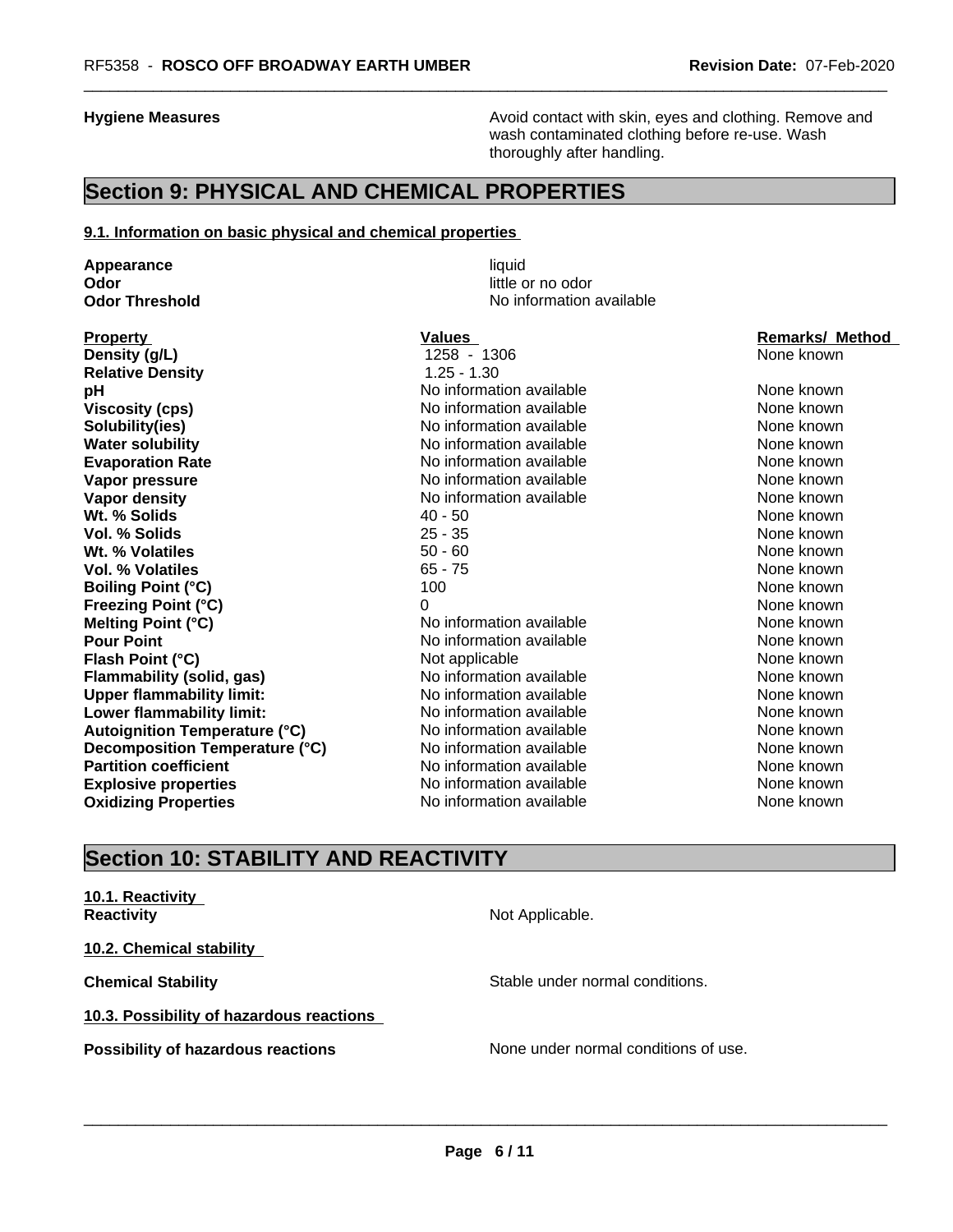| <b>Section 11: TOYICOLOGICAL INFORMATION</b> |                                          |
|----------------------------------------------|------------------------------------------|
| <b>Hazardous Decomposition Products</b>      | None under normal conditions of use.     |
| 10.6. Hazardous decomposition products       |                                          |
| <b>Incompatible Materials</b>                | No materials to be especially mentioned. |
| 10.5. Incompatible materials                 |                                          |
| <b>Conditions to avoid</b>                   | Prevent from freezing.                   |
| 10.4. Conditions to avoid                    |                                          |

# **Section 11: TOXICOLOGICAL INFORMATION**

# **11.1. Information on toxicological effects**

# **Product Information**

| <b>Inhalation</b>     | There is no data available for this product. |
|-----------------------|----------------------------------------------|
| Eye contact           | There is no data available for this product. |
| <b>Skin contact</b>   | There is no data available for this product. |
| Ingestion             | There is no data available for this product. |
| <b>Acute Toxicity</b> |                                              |

## **Component Information**

| <b>Chemical name</b>                                                      | Oral LD50             | <b>Dermal LD50</b>       | <b>Inhalation LC50</b>               |
|---------------------------------------------------------------------------|-----------------------|--------------------------|--------------------------------------|
| Iron oxide<br>1309-37-1                                                   | > 10000 mg/kg (Rat)   |                          |                                      |
| Propylene glycol<br>57-55-6                                               | $= 20$ g/kg (Rat)     | $= 20800$ mg/kg (Rabbit) |                                      |
| Titanium dioxide<br>13463-67-7                                            | $> 10000$ mg/kg (Rat) |                          |                                      |
| Distillates, petroleum,<br>solvent-refined heavy paraffinic<br>64741-88-4 | $>$ 5000 mg/kg (Rat)  | $>$ 2000 mg/kg (Rabbit)  | $> 5530$ mg/m <sup>3</sup> (Rat) 4 h |
| Carbon black<br>1333-86-4                                                 | $> 15400$ mg/kg (Rat) | $>$ 3 g/kg (Rabbit)      |                                      |

| <b>Skin corrosion/irritation</b> | No information available.     |
|----------------------------------|-------------------------------|
| Eye damage/irritation            | No information available.     |
| <b>Sensitization</b>             | No sensitizing effects known. |
| <b>Mutagenic Effects</b>         | No information available.     |

## **Carcinogenic effects**

The table below indicates whether each agency has listed any ingredient as a carcinogen.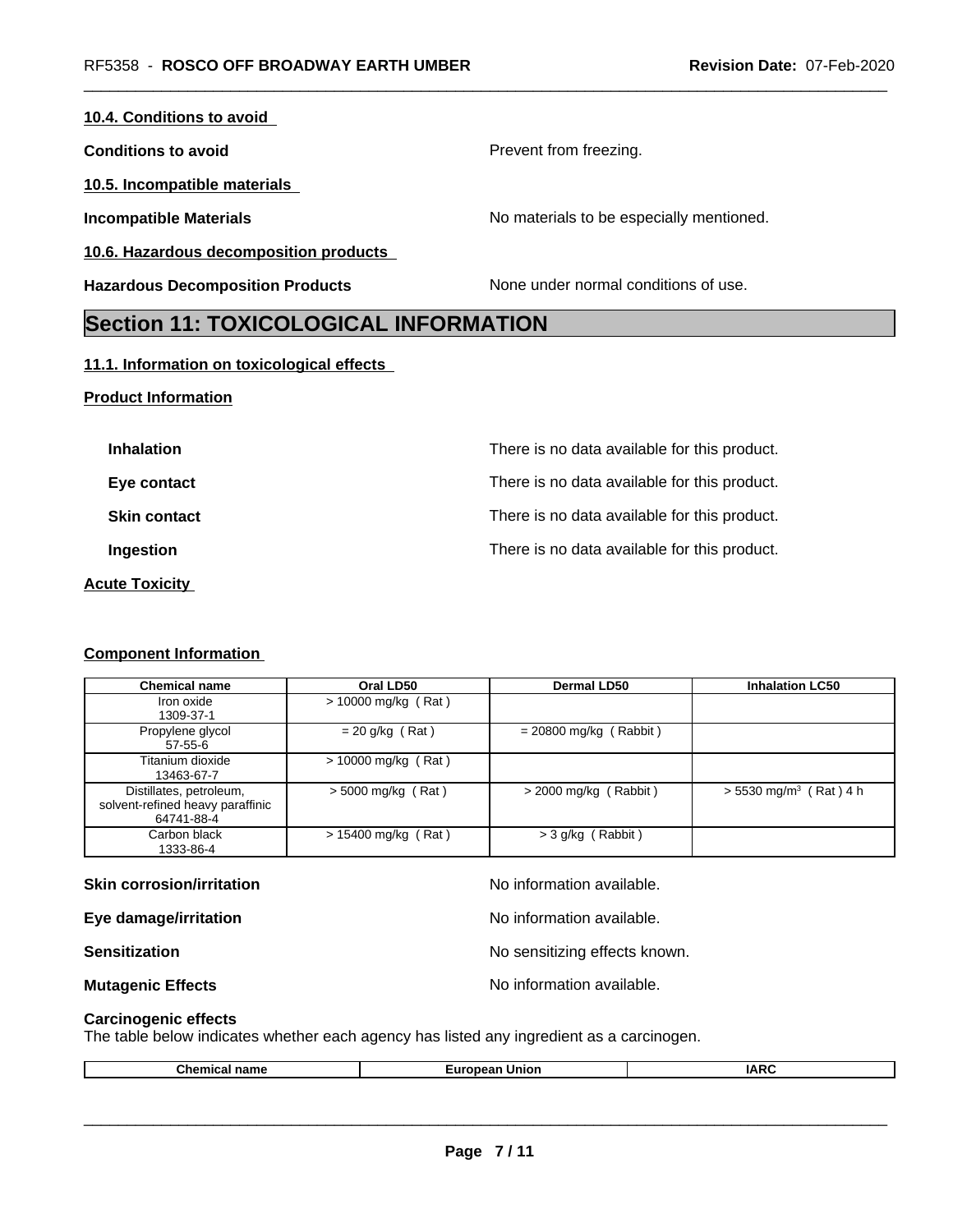## \_\_\_\_\_\_\_\_\_\_\_\_\_\_\_\_\_\_\_\_\_\_\_\_\_\_\_\_\_\_\_\_\_\_\_\_\_\_\_\_\_\_\_\_\_\_\_\_\_\_\_\_\_\_\_\_\_\_\_\_\_\_\_\_\_\_\_\_\_\_\_\_\_\_\_\_\_\_\_\_\_\_\_\_\_\_\_\_\_\_\_\_\_ RF5358 - **ROSCO OFF BROADWAY EARTH UMBER Revision Date:** 07-Feb-2020

| Cristobalite<br>14464-46-1        | 1 - Human Carcinogen           |
|-----------------------------------|--------------------------------|
| Titanium dioxide<br>13463-67-7    | 2B - Possible Human Carcinogen |
| Silica, crystalline<br>14808-60-7 | 1 - Human Carcinogen           |
| Carbon black<br>1333-86-4         | 2B - Possible Human Carcinogen |

• Crystalline Silica has been determined to be carcinogenic to humans by IARC (1) when in respirable form. Risk of cancer depends on duration and level of inhalation exposure to spray mist or dust from sanding the dried paint.• Although IARC has classified titanium dioxide as possibly carcinogenic to humans (2B), their summary concludes: "No significant exposure to titanium dioxide is thought to occur during the use of products in which titanium dioxide is bound to other materials, such as paint."

#### **Legend**

IARC - International Agency for Research on Cancer

| <b>Reproductive Effects</b>     | No information available.                                                     |
|---------------------------------|-------------------------------------------------------------------------------|
| <b>Developmental Effects</b>    | No information available.                                                     |
| <b>STOT - single exposure</b>   | No information available.                                                     |
| <b>STOT - repeated exposure</b> | Causes damage to organs through prolonged or repeated<br>exposure if inhaled. |
| <b>Neurological Effects</b>     | No information available.                                                     |
| <b>Target organ effects</b>     | No information available.                                                     |
| <b>Symptoms</b>                 | No information available.                                                     |
| <b>Aspiration Hazard</b>        | No information available.                                                     |

# **Section 12: ECOLOGICAL INFORMATION**

## **12.1. Toxicity**

The environmental impact of this product has not been fully investigated

| <b>Chemical name</b>             | Algae/aguatic plants             | <b>Fish</b>                      | <b>Crustacea</b>              |
|----------------------------------|----------------------------------|----------------------------------|-------------------------------|
| Iron oxide                       |                                  | LC50: =100000mg/L (96h, Danio    |                               |
| 1309-37-1                        |                                  | rerio)                           |                               |
| Propylene glycol                 | $EC50: = 19000mg/L$ (96h,        | LC50 41 - 47 mL/L Oncorhynchus   | $EC50 > 1000$ mg/L (48 h)     |
| $57 - 55 - 6$                    | Pseudokirchneriella subcapitata) | mykiss (96 h)                    | $EC50 > 10000$ mg/L (24 h)    |
|                                  |                                  | $LC50 = 710$ mg/L Pimephales     |                               |
|                                  |                                  | promelas (96 h)                  |                               |
|                                  |                                  | $LC50 = 51600$ mg/L Oncorhynchus |                               |
|                                  |                                  | mykiss (96 h)                    |                               |
|                                  |                                  | $LC50 = 51400$ mg/L Pimephales   |                               |
|                                  |                                  | promelas (96 h)                  |                               |
| Talc                             |                                  | LC50: >100g/L (96h, Brachydanio  |                               |
| 14807-96-6                       |                                  | rerio)                           |                               |
| Distillates, petroleum,          |                                  | LC50: >5000mg/L (96h,            | EC50: >1000mg/L (48h, Daphnia |
| solvent-refined heavy paraffinic |                                  | Oncorhynchus mykiss)             | magna)                        |
| 64741-88-4                       |                                  |                                  |                               |
| Carbon black                     |                                  |                                  | EC50: >5600mg/L (24h, Daphnia |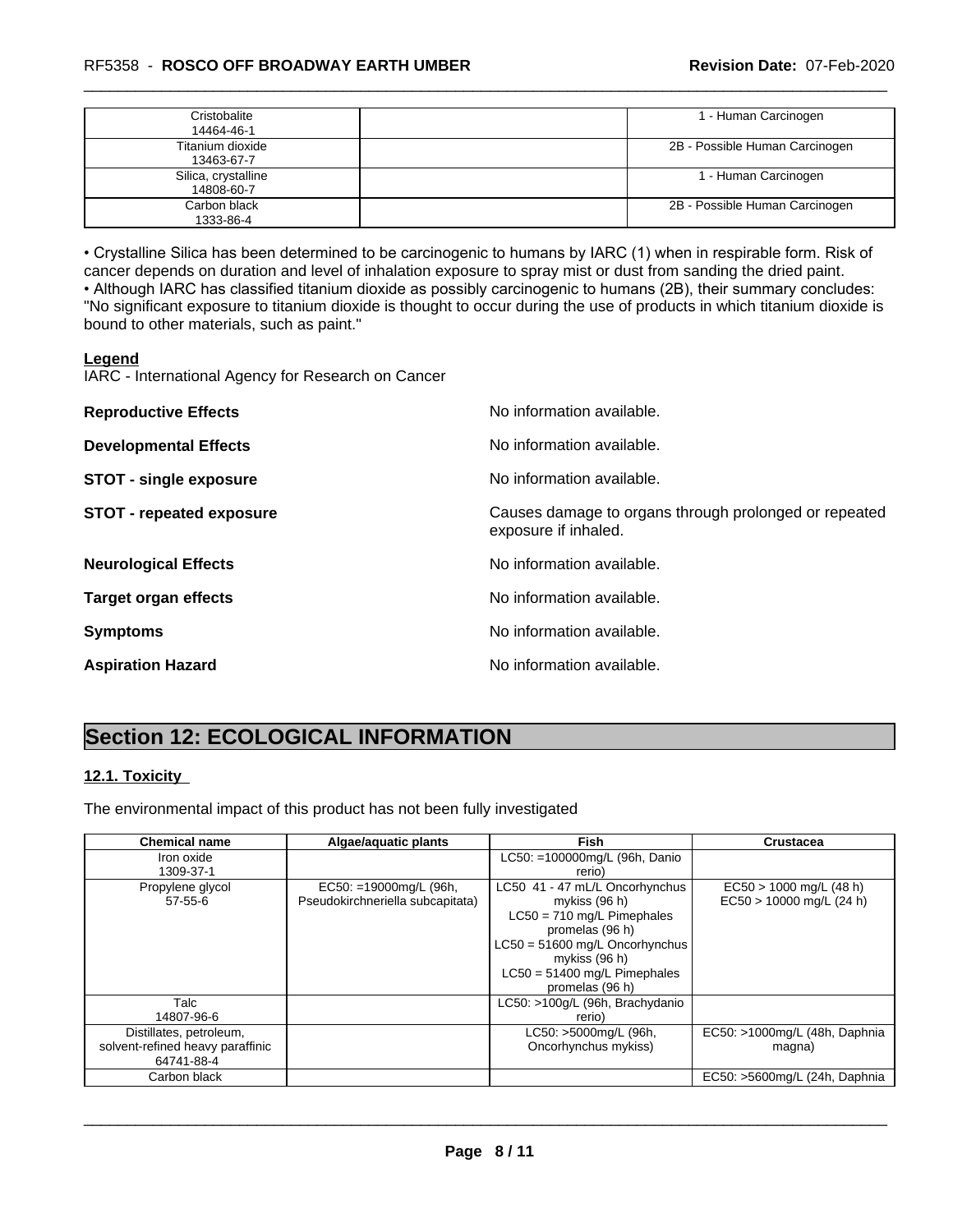| 1333-86-4                              |                                    | magna) |
|----------------------------------------|------------------------------------|--------|
| 12.2. Persistence and degradability    |                                    |        |
| <b>Persistence / Degradability</b>     | No information available.          |        |
| 12.3. Bioaccumulative potential        |                                    |        |
| <b>Bioaccumulation</b>                 | There is no data for this product. |        |
| 12.4. Mobility in soil                 |                                    |        |
| Mobility in soil                       | No information available.          |        |
| <b>Mobility in Environmental Media</b> | No information available.          |        |

#### **12.5. Results of PBT and vPvB assessment**

# **PBT and vPvB assessment** Noinformation available.

| <b>Chemical name</b>                                                   | <b>PBT and vPvB assessment</b>                 |
|------------------------------------------------------------------------|------------------------------------------------|
| Iron oxide                                                             | The substance is not PBT / vPvB PBT assessment |
| 1309-37-1                                                              | does not apply                                 |
| Diatomaceous silica, flux-calcined<br>68855-54-9                       | PBT assessment does not apply                  |
| Propylene glycol                                                       | The substance is not PBT / vPvB PBT assessment |
| $57 - 55 - 6$                                                          | does not apply                                 |
| Talc<br>14807-96-6                                                     | The substance is not PBT / vPvB                |
| Titanium dioxide                                                       | The substance is not PBT / vPvB PBT assessment |
| 13463-67-7                                                             | does not apply                                 |
| Distillates, petroleum, solvent-refined heavy paraffinic<br>64741-88-4 | The substance is not PBT / vPvB                |
| Carbon black                                                           | The substance is not PBT / vPvB PBT assessment |
| 1333-86-4                                                              | does not apply                                 |

**12.6. Other adverse effects** 

**Other adverse effects** No information available

 $\overline{\phantom{a}}$  ,  $\overline{\phantom{a}}$  ,  $\overline{\phantom{a}}$  ,  $\overline{\phantom{a}}$  ,  $\overline{\phantom{a}}$  ,  $\overline{\phantom{a}}$  ,  $\overline{\phantom{a}}$  ,  $\overline{\phantom{a}}$  ,  $\overline{\phantom{a}}$  ,  $\overline{\phantom{a}}$  ,  $\overline{\phantom{a}}$  ,  $\overline{\phantom{a}}$  ,  $\overline{\phantom{a}}$  ,  $\overline{\phantom{a}}$  ,  $\overline{\phantom{a}}$  ,  $\overline{\phantom{a}}$ 

# **Section 13: DISPOSAL CONSIDERATIONS**

## **13.1. Waste treatment methods**

**Waste from Residues/Unused Products** Dispose of in accordance with the European Directives on waste and hazardous waste. **Contaminated Packaging <b>Empty Containers** should be taken for local recycling, recovery or waste disposal. **EWC waste disposal No No information available EWC** waste disposal No **Other Information Other Information Intervellence in the Waste codes should be assigned by the user based on the** application for which the product was used.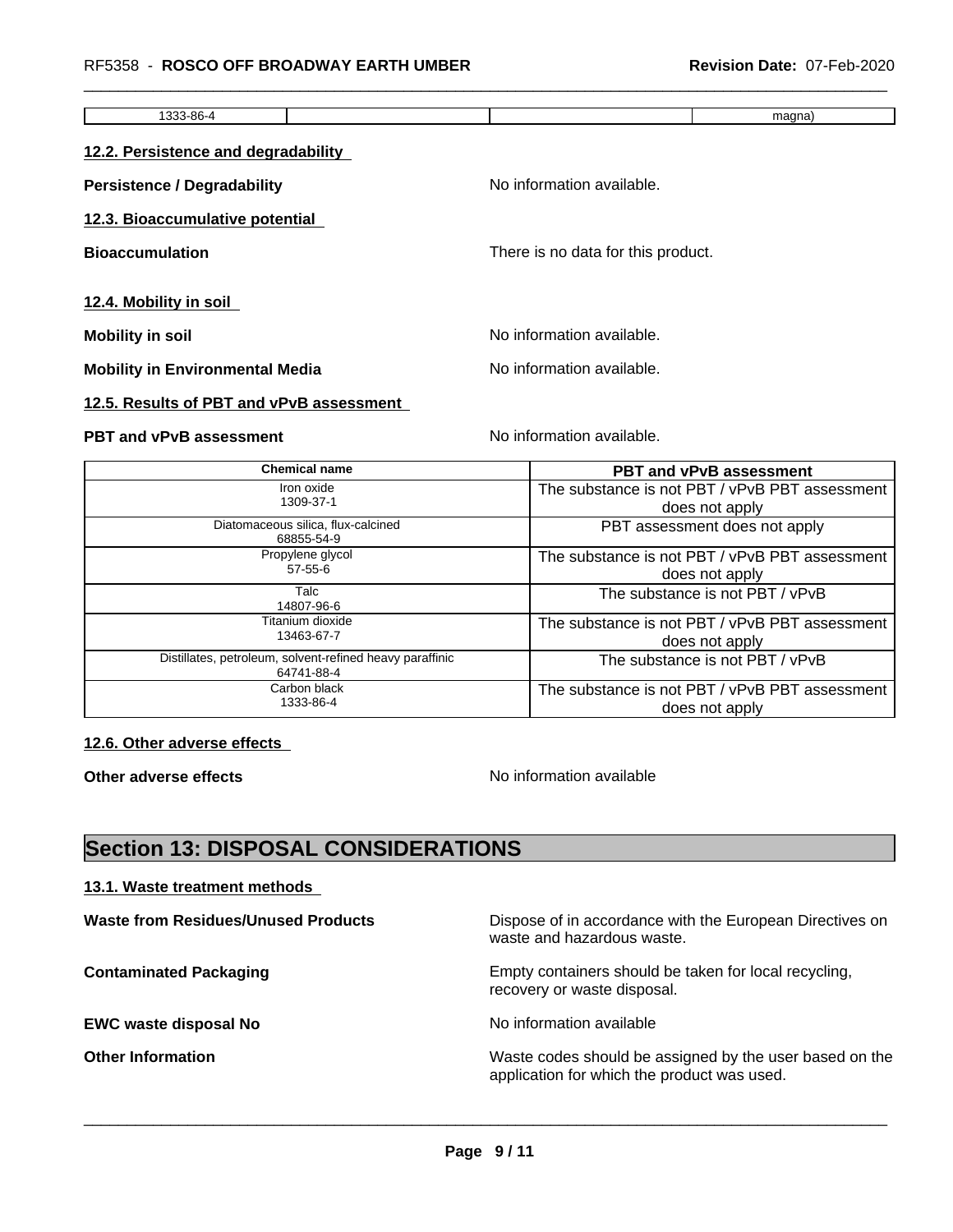# **Section 14: TRANSPORT INFORMATION**

| <b>IMDG</b> | Not regulated |
|-------------|---------------|
| RID         | Not regulated |
| <b>ADR</b>  | Not regulated |
| <b>ADN</b>  | Not regulated |
| <b>IATA</b> | Not regulated |

# **Section 15: REGULATORY INFORMATION**

## **15.1. Safety, health and environmental regulations/legislation specific for the substance or mixture**

#### **Occupational Illnesses (R-463-3, France)**

| Chemical name                     | French RG number        |
|-----------------------------------|-------------------------|
| Iron oxide<br>1309-37-1           | RG 44, RG 44 bis, RG 94 |
| Cristobalite<br>14464-46-1        | <b>RG 25</b>            |
| Propylene glycol<br>$57 - 55 - 6$ | <b>RG 84</b>            |
| Talc<br>14807-96-6                | <b>RG 25</b>            |
| Silica, crystalline<br>14808-60-7 | <b>RG 25</b>            |
| Carbon black<br>1333-86-4         | RG 16, RG 16bis         |

## **European Union**

Take note of Directive 98/24/EC on the protection of the health and safety of workers from the risks related to chemical agents at work

## **International Inventories**

| <b>AICS</b>                   | No - Not all of the components are listed. |
|-------------------------------|--------------------------------------------|
| <b>DSL: Canada</b>            | Yes - All components are listed or exempt. |
| <b>EINECS: European Union</b> | No - Not all of the components are listed. |
| <b>ENCS</b>                   | No - Not all of the components are listed. |
| <b>IECSC</b>                  | No - Not all of the components are listed. |
| <b>KECL (Annex 1)</b>         | No - Not all of the components are listed. |
| <b>PICCS</b>                  | No - Not all of the components are listed. |
| <b>TSCA: United States</b>    | Yes - All components are listed or exempt. |

#### **Legend**

 **AICS** - Australian Inventory of Chemical Substances  **DSL/NDSL** - Canadian Domestic Substances List/Non-Domestic Substances List  **IECSC** - China Inventory of Existing Chemical Substances  **EINECS/ELINCS** - European Inventory of Existing Chemical Substances/European List of Notified Chemical Substances  **ENCS** - Japan Existing and New Chemical Substances  **KECL** - Korean Existing and Evaluated Chemical Substances